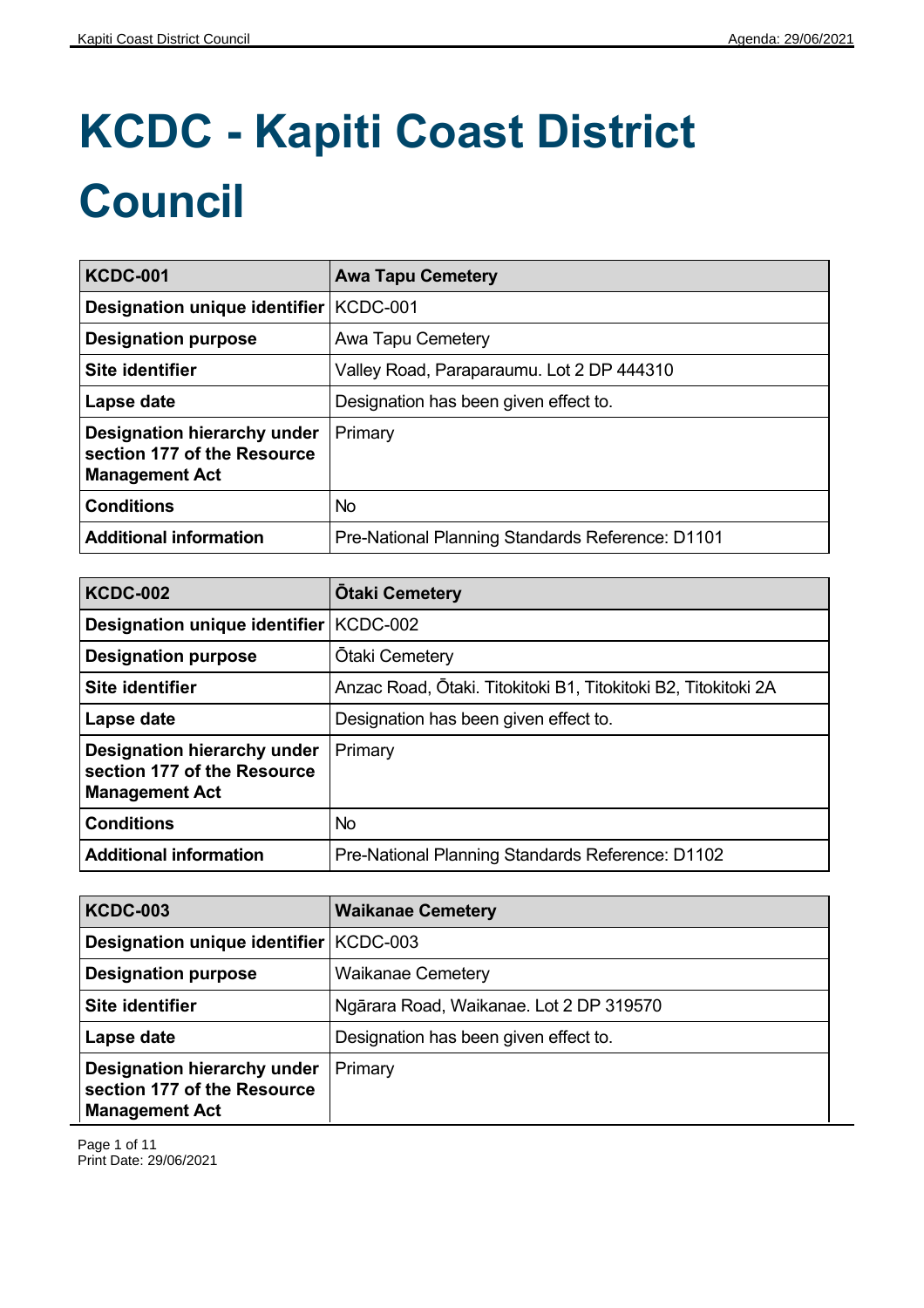Ť.

| <b>Conditions</b>      | No                                               |
|------------------------|--------------------------------------------------|
| Additional information | Pre-National Planning Standards Reference: D1103 |

| <b>KCDC-004</b>                                                                     | <b>Paraparaumu Cemetery</b>                      |
|-------------------------------------------------------------------------------------|--------------------------------------------------|
| Designation unique identifier                                                       | KCDC-004                                         |
| <b>Designation purpose</b>                                                          | Paraparaumu Cemetery                             |
| Site identifier                                                                     | Kapiti Road, Paraparaumu. Lot 1 DP 3933          |
| Lapse date                                                                          | Designation has been given effect to.            |
| Designation hierarchy under<br>section 177 of the Resource<br><b>Management Act</b> | Primary                                          |
| <b>Conditions</b>                                                                   | <b>No</b>                                        |
| <b>Additional information</b>                                                       | Pre-National Planning Standards Reference: D1104 |

| <b>KCDC-005</b>                                                                     | <b>Mazengarb Road Reserve</b>                    |
|-------------------------------------------------------------------------------------|--------------------------------------------------|
| Designation unique identifier   KCDC-005                                            |                                                  |
| <b>Designation purpose</b>                                                          | Mazengarb Road Reserve                           |
| Site identifier                                                                     | Mazengarb Road, Paraparaumu. Lot 1 DP 59080      |
| Lapse date                                                                          | Designation has been given effect to.            |
| Designation hierarchy under<br>section 177 of the Resource<br><b>Management Act</b> | Primary                                          |
| <b>Conditions</b>                                                                   | <b>No</b>                                        |
| <b>Additional information</b>                                                       | Pre-National Planning Standards Reference: D1105 |

| <b>KCDC-006</b>                                                                     | <b>Matthews Park - proposed recreational reserve</b> |
|-------------------------------------------------------------------------------------|------------------------------------------------------|
| Designation unique identifier   KCDC-006                                            |                                                      |
| <b>Designation purpose</b>                                                          | Matthews Park - proposed recreational reserve        |
| Site identifier                                                                     | Extension of Matthews Park, Menin Road Raumati South |
| Lapse date                                                                          | Designation has been given effect to.                |
| Designation hierarchy under<br>section 177 of the Resource<br><b>Management Act</b> | Primary                                              |
| <b>Conditions</b>                                                                   | No.                                                  |
| <b>Additional information</b>                                                       | Pre-National Planning Standards Reference: D1106     |

┯

 $\overline{ }$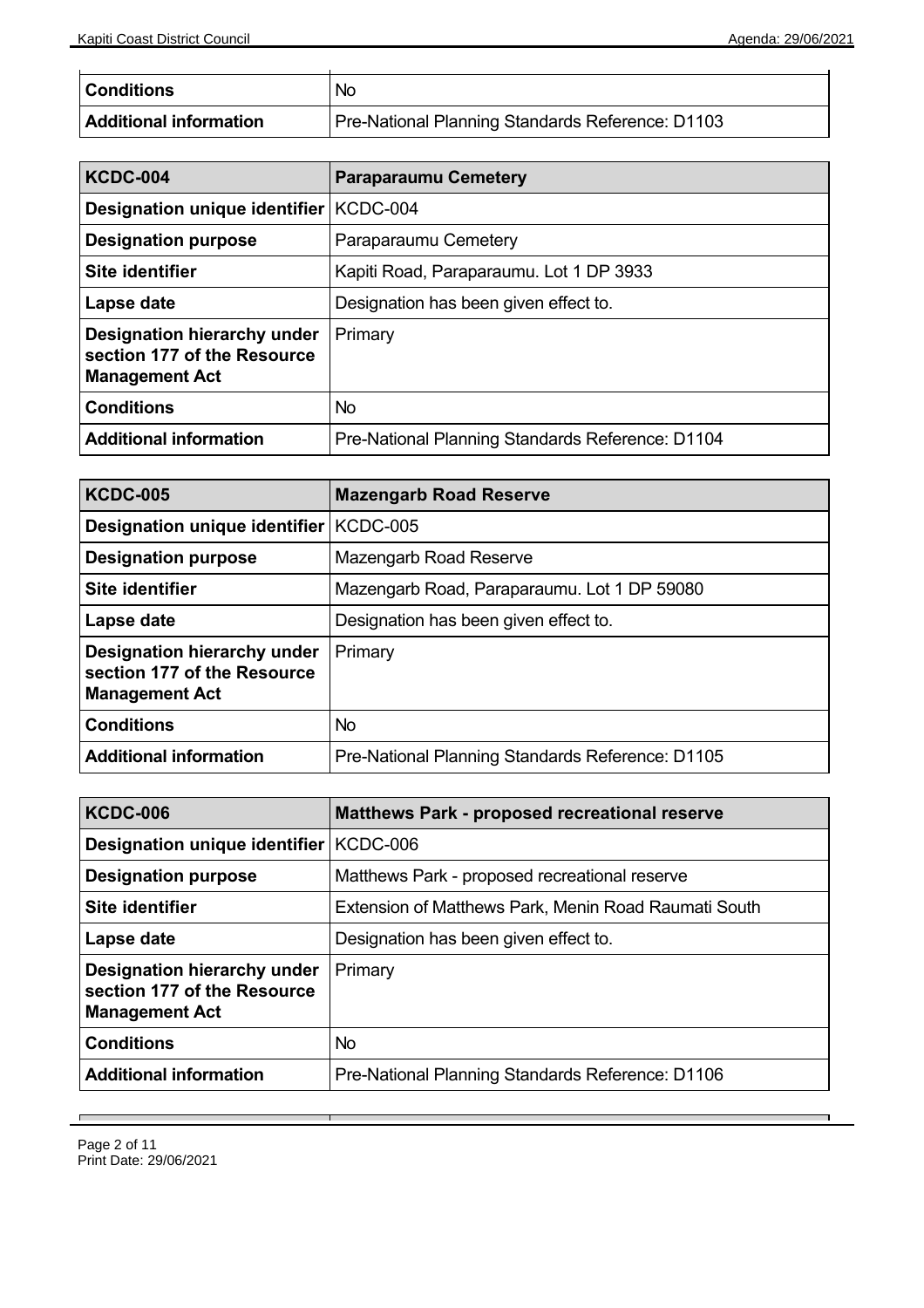| <b>KCDC-007</b>                                                                     | <b>Norwood Escarpment Reserve</b>                          |
|-------------------------------------------------------------------------------------|------------------------------------------------------------|
| Designation unique identifier   KCDC-007                                            |                                                            |
| <b>Designation purpose</b>                                                          | Norwood Escarpment Reserve                                 |
| Site identifier                                                                     | Adjoining to SH1 between Lynches Crossing and Raumati Road |
| Lapse date                                                                          | Designation has been given effect to.                      |
| Designation hierarchy under<br>section 177 of the Resource<br><b>Management Act</b> | Primary                                                    |
| <b>Conditions</b>                                                                   | No.                                                        |
| <b>Additional information</b>                                                       | Pre-National Planning Standards Reference: D1107           |

| <b>KCDC-008</b>                                                                     | Otaki Sewage Treatment Plant including disposal area |
|-------------------------------------------------------------------------------------|------------------------------------------------------|
| Designation unique identifier   KCDC-008                                            |                                                      |
| <b>Designation purpose</b>                                                          | Otaki Sewage Treatment Plant including disposal area |
| Site identifier                                                                     | Riverbank Road, Otaki. Pt Lot 1-2 DP 46977           |
| Lapse date                                                                          | Designation has been given effect to.                |
| Designation hierarchy under<br>section 177 of the Resource<br><b>Management Act</b> | Primary                                              |
| <b>Conditions</b>                                                                   | No.                                                  |
| <b>Additional information</b>                                                       | Pre-National Planning Standards Reference: D1108     |

| <b>KCDC-009</b>                                                                     | Waikanae Sewage Treatment Plant including disposal area  |
|-------------------------------------------------------------------------------------|----------------------------------------------------------|
| Designation unique identifier                                                       | KCDC-009                                                 |
| <b>Designation purpose</b>                                                          | Waikanae Sewage Treatment Plant including disposal area  |
| Site identifier                                                                     | Ngārara Road, Waikanae. Lot 4 DP 29919 Lots 1-3 DP 20118 |
| Lapse date                                                                          | Designation has been given effect to.                    |
| Designation hierarchy under<br>section 177 of the Resource<br><b>Management Act</b> | Primary                                                  |
| <b>Conditions</b>                                                                   | No.                                                      |
| <b>Additional information</b>                                                       | Pre-National Planning Standards Reference: D1109         |

| <b>KCDC-010</b>                          | <b>Paraparaumu Sewerage Treatment Plant including</b><br>overland plots and wetland |
|------------------------------------------|-------------------------------------------------------------------------------------|
| Designation unique identifier   KCDC-010 |                                                                                     |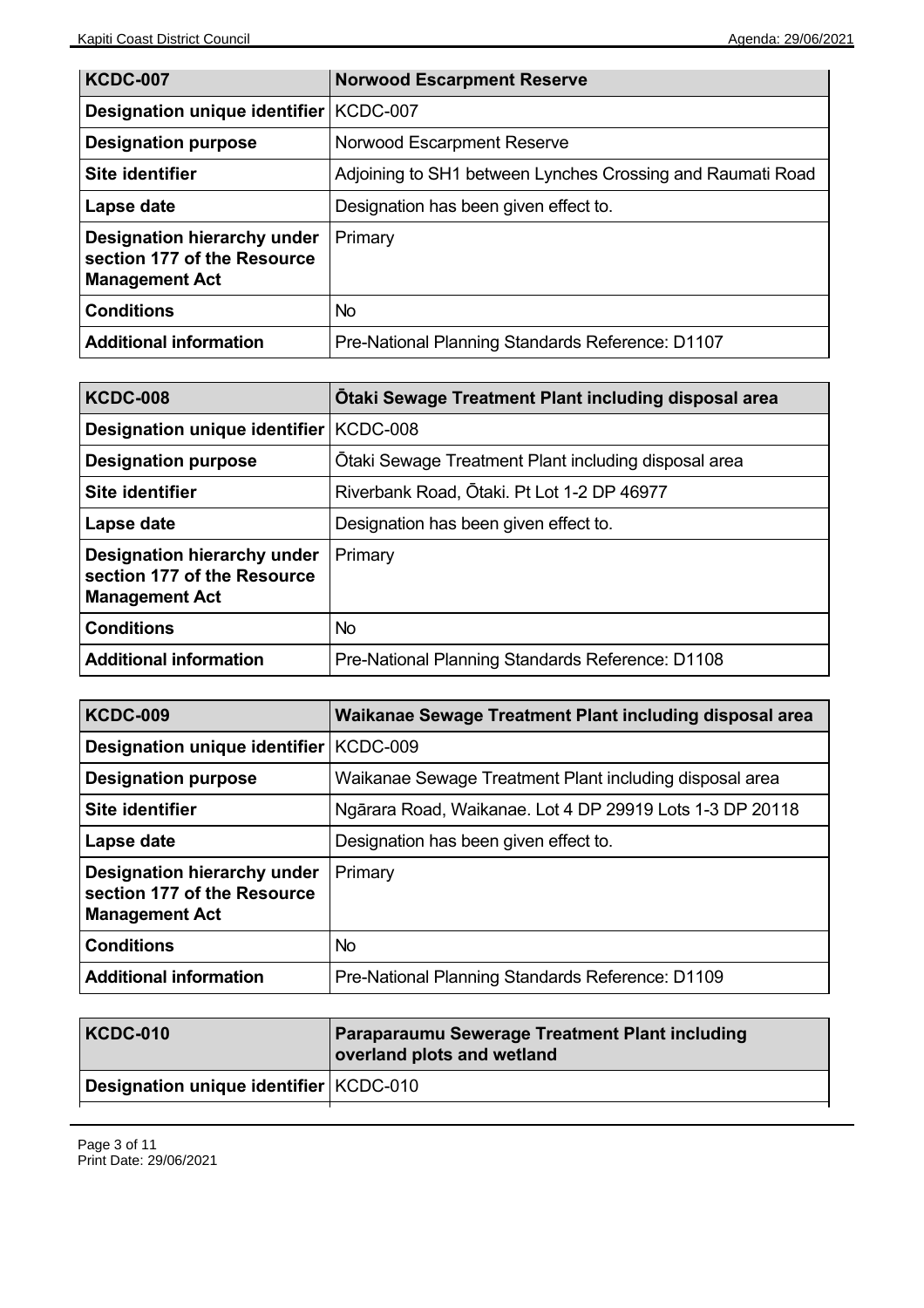| <b>Designation purpose</b>                                                          | Paraparaumu Sewerage Treatment Plant including overland<br>plots and wetland |
|-------------------------------------------------------------------------------------|------------------------------------------------------------------------------|
| Site identifier                                                                     | Mazengarb Road, Paraparaumu. Pt Lot 2 DP 2241 Pt Lot 5 DP<br>2242            |
| Lapse date                                                                          | Designation has been given effect to.                                        |
| Designation hierarchy under<br>section 177 of the Resource<br><b>Management Act</b> | Primary                                                                      |
| <b>Conditions</b>                                                                   | <b>No</b>                                                                    |
| <b>Additional information</b>                                                       | Pre-National Planning Standards Reference: D1110                             |

| <b>KCDC-011</b>                                                                     | Waitohu Water Treatment Plant, reservoir, intakes, grit<br>house and settlement tanks |
|-------------------------------------------------------------------------------------|---------------------------------------------------------------------------------------|
| Designation unique identifier   KCDC-011                                            |                                                                                       |
| <b>Designation purpose</b>                                                          | Waitohu Water Treatment Plant, reservoir, intakes, grit house<br>and settlement tanks |
| Site identifier                                                                     | Waitohu Valley Road, Ōtaki. Lots 2, 3, 6, 7, 8, 9 DP 74896                            |
| Lapse date                                                                          | Designation has been given effect to.                                                 |
| Designation hierarchy under<br>section 177 of the Resource<br><b>Management Act</b> | Primary                                                                               |
| <b>Conditions</b>                                                                   | <b>No</b>                                                                             |
| <b>Additional information</b>                                                       | Pre-National Planning Standards Reference: D1111                                      |

| <b>KCDC-012</b>                                                                     | <b>Waikanae Water Collection area</b>             |
|-------------------------------------------------------------------------------------|---------------------------------------------------|
| Designation unique identifier   KCDC-012                                            |                                                   |
| <b>Designation purpose</b>                                                          | Waikanae Water Collection area                    |
| Site identifier                                                                     | Water collection area shown on district plan maps |
| Lapse date                                                                          | Designation has been given effect to.             |
| Designation hierarchy under<br>section 177 of the Resource<br><b>Management Act</b> | Primary                                           |
| <b>Conditions</b>                                                                   | No.                                               |
| <b>Additional information</b>                                                       | Pre-National Planning Standards Reference: D1112  |

| <b>KCDC-013</b>                          | <b>Waitohu Water Collection area</b> |
|------------------------------------------|--------------------------------------|
| Designation unique identifier   KCDC-013 |                                      |
| <b>Designation purpose</b>               | Waitohu Water Collection area        |

Page 4 of 11 Print Date: 29/06/2021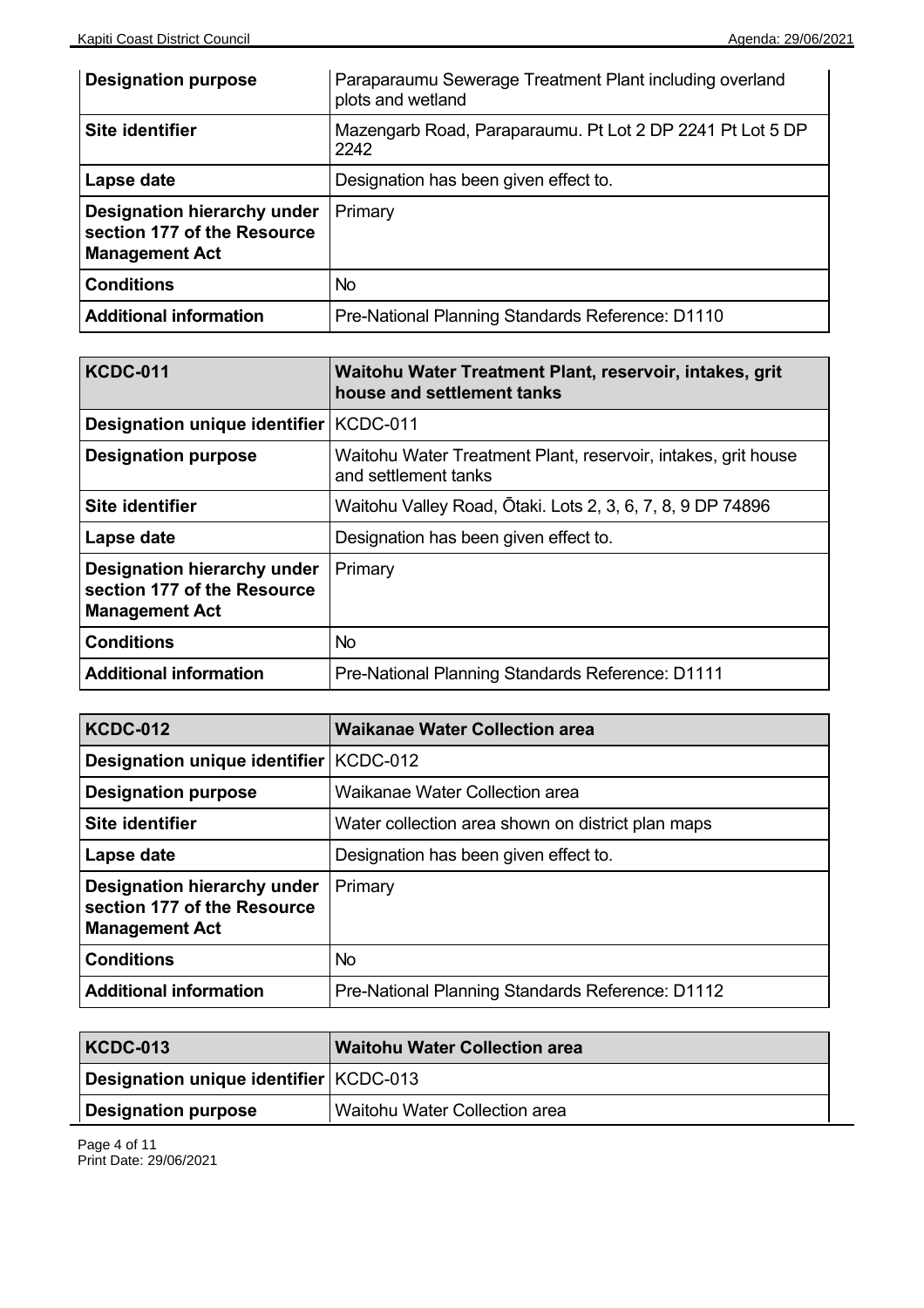| Site identifier                                                                     | Water collection shown on district plan maps     |
|-------------------------------------------------------------------------------------|--------------------------------------------------|
| Lapse date                                                                          | Designation has been given effect to.            |
| Designation hierarchy under<br>section 177 of the Resource<br><b>Management Act</b> | Primary                                          |
| <b>Conditions</b>                                                                   | <b>No</b>                                        |
| Additional information                                                              | Pre-National Planning Standards Reference: D1113 |

| <b>KCDC-014</b>                                                                     | Paekākāriki Water Treatment Plant, intake and catchment |
|-------------------------------------------------------------------------------------|---------------------------------------------------------|
| Designation unique identifier   KCDC-014                                            |                                                         |
| <b>Designation purpose</b>                                                          | Paekākāriki Water Treatment Plant, intake and catchment |
| Site identifier                                                                     | Lots 3, 5, 6 & 22 DP 70122                              |
| Lapse date                                                                          | Designation has been given effect to.                   |
| Designation hierarchy under<br>section 177 of the Resource<br><b>Management Act</b> | Primary                                                 |
| <b>Conditions</b>                                                                   | No.                                                     |
| <b>Additional information</b>                                                       | Pre-National Planning Standards Reference: D1114        |

**Note**: There is no designation KCDC-015.

| <b>KCDC-016</b>                                                                     | High level reservoir, Paraparaumu                |
|-------------------------------------------------------------------------------------|--------------------------------------------------|
| Designation unique identifier   KCDC-016                                            |                                                  |
| <b>Designation purpose</b>                                                          | High level reservoir, Paraparaumu                |
| Site identifier                                                                     | Panorama Drive, Paraparaumu. Lot 1 DP 74641      |
| Lapse date                                                                          | Designation has been given effect to.            |
| Designation hierarchy under<br>section 177 of the Resource<br><b>Management Act</b> | Primary                                          |
| <b>Conditions</b>                                                                   | No.                                              |
| <b>Additional information</b>                                                       | Pre-National Planning Standards Reference: D1116 |

| <b>KCDC-017</b>                          | <b>Otaki landfill</b> |
|------------------------------------------|-----------------------|
| Designation unique identifier   KCDC-017 |                       |
| <b>Designation purpose</b>               | <b>Otaki landfill</b> |
| Site identifier                          | Riverbank Road, Ōtaki |
|                                          |                       |

Page 5 of 11 Print Date: 29/06/2021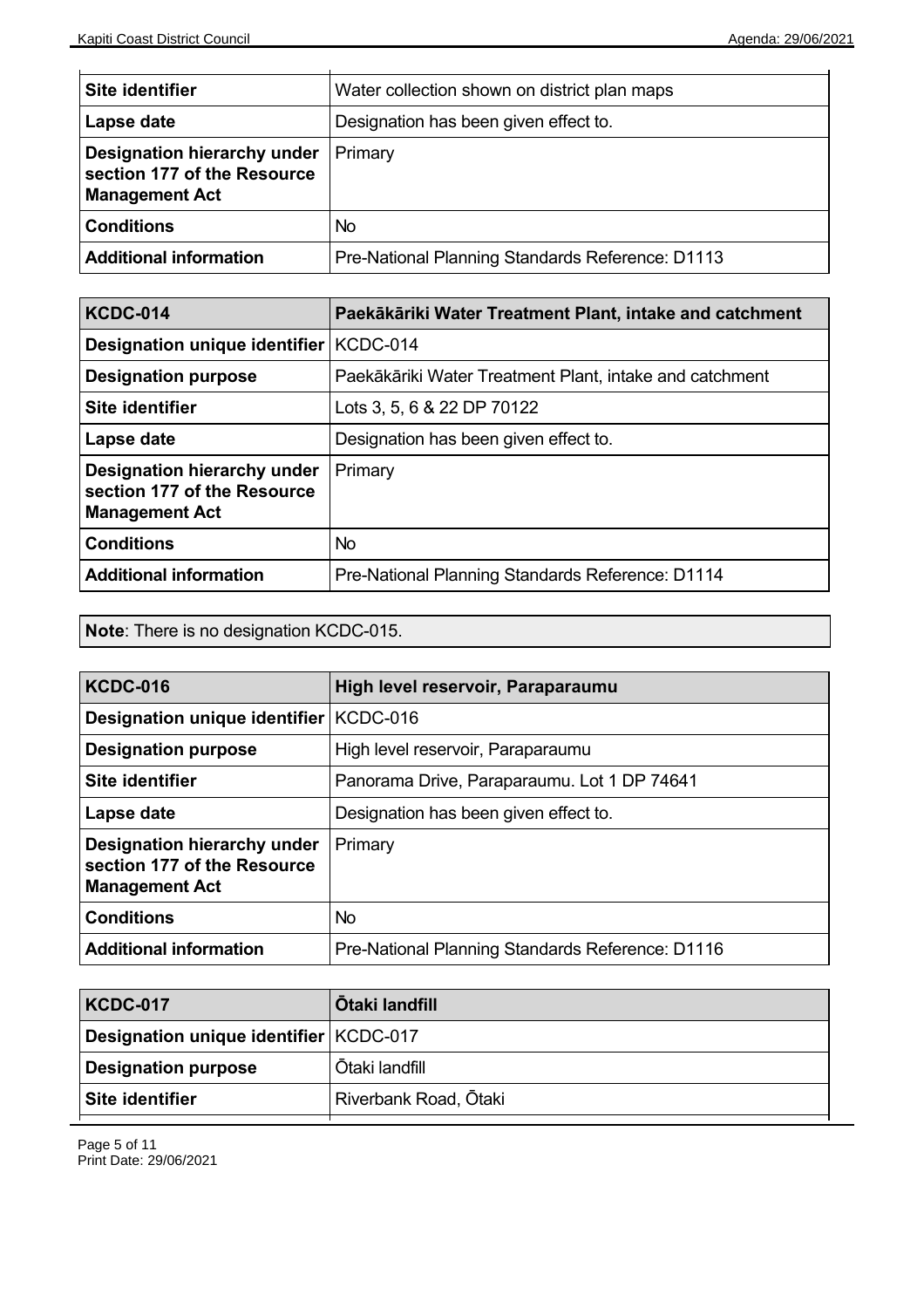| Lapse date                                                                          | Designation has been given effect to.            |
|-------------------------------------------------------------------------------------|--------------------------------------------------|
| Designation hierarchy under<br>section 177 of the Resource<br><b>Management Act</b> | <b>Primary</b>                                   |
| <b>Conditions</b>                                                                   | No.                                              |
| Additional information                                                              | Pre-National Planning Standards Reference: D1117 |

| <b>KCDC-018</b>                                                                     | <b>Waikanae Landfill</b>                         |
|-------------------------------------------------------------------------------------|--------------------------------------------------|
| Designation unique identifier                                                       | KCDC-018                                         |
| <b>Designation purpose</b>                                                          | Waikanae Landfill                                |
| Site identifier                                                                     | Park Avenue, Waikanae                            |
| Lapse date                                                                          | Designation has been given effect to.            |
| Designation hierarchy under<br>section 177 of the Resource<br><b>Management Act</b> | Primary                                          |
| <b>Conditions</b>                                                                   | <b>No</b>                                        |
| <b>Additional information</b>                                                       | Pre-National Planning Standards Reference: D1118 |

| <b>KCDC-019</b>                                                                     | <b>Otaihanga Landfill</b>                        |
|-------------------------------------------------------------------------------------|--------------------------------------------------|
| Designation unique identifier   KCDC-019                                            |                                                  |
| <b>Designation purpose</b>                                                          | Otaihanga Landfill                               |
| Site identifier                                                                     | Otaihanga Road, Otaihanga                        |
| Lapse date                                                                          | Designation has been given effect to.            |
| Designation hierarchy under<br>section 177 of the Resource<br><b>Management Act</b> | Primary                                          |
| <b>Conditions</b>                                                                   | <b>No</b>                                        |
| <b>Additional information</b>                                                       | Pre-National Planning Standards Reference: D1119 |

| <b>KCDC-020</b>                                                                     | Water Supply Hautere/Te Horo Bores and treatment plant |
|-------------------------------------------------------------------------------------|--------------------------------------------------------|
| Designation unique identifier   KCDC-020                                            |                                                        |
| <b>Designation purpose</b>                                                          | Water Supply Hautere/Te Horo Bores and treatment plant |
| <b>Site identifier</b>                                                              | Otaki Gorge Road. Lot 1 DP 67435                       |
| Lapse date                                                                          | Designation has been given effect to.                  |
| Designation hierarchy under<br>section 177 of the Resource<br><b>Management Act</b> | Primary                                                |

Page 6 of 11 Print Date: 29/06/2021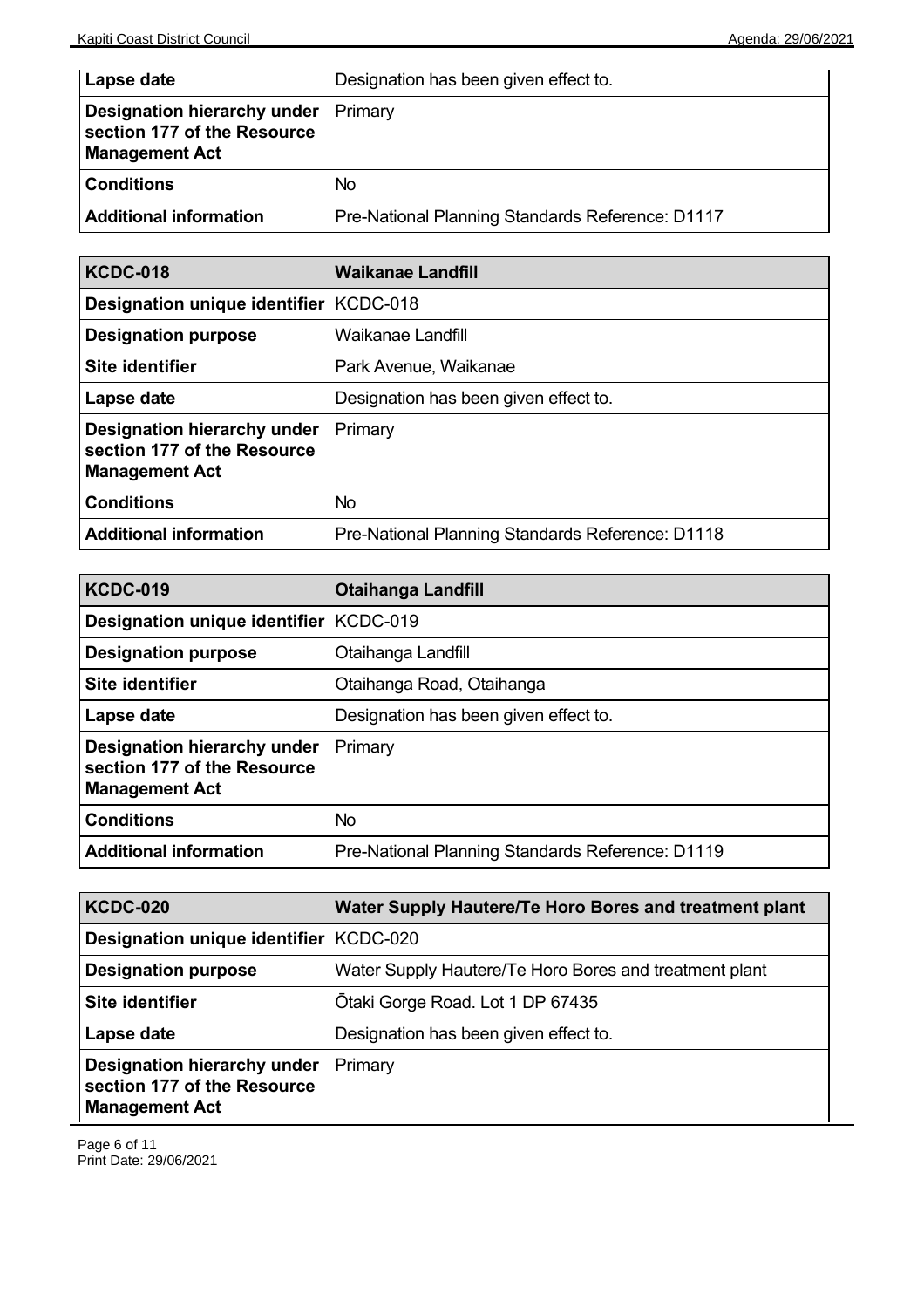| <b>Conditions</b>      | No                                               |
|------------------------|--------------------------------------------------|
| Additional information | Pre-National Planning Standards Reference: D1120 |

| <b>KCDC-021</b>                                                                     | Ōtaki Water Bore (1), Ōtaki Water Bore (2), Ōtaki Water<br>Bore (3)                       |
|-------------------------------------------------------------------------------------|-------------------------------------------------------------------------------------------|
| Designation unique identifier                                                       | KCDC-021                                                                                  |
| <b>Designation purpose</b>                                                          | Ōtaki Water Bore (1), Ōtaki Water Bore (2), Ōtaki Water Bore<br>(3)                       |
| Site identifier                                                                     | Bore 1 - Rangiuru Road, Ōtaki, Bore 2 - Tasman Road, Ōtaki<br>Bore 3 - Tasman Road, Ōtaki |
| Lapse date                                                                          | Designation has been given effect to.                                                     |
| Designation hierarchy under<br>section 177 of the Resource<br><b>Management Act</b> | Primary                                                                                   |
| <b>Conditions</b>                                                                   | <b>No</b>                                                                                 |
| <b>Additional information</b>                                                       | Pre-National Planning Standards Reference: D1121                                          |

| <b>KCDC-022</b>                                                                     | <b>Water Treatment Plant and intake</b>           |
|-------------------------------------------------------------------------------------|---------------------------------------------------|
| Designation unique identifier                                                       | <b>KCDC-022</b>                                   |
| <b>Designation purpose</b>                                                          | Water Treatment Plant and intake                  |
| Site identifier                                                                     | Reikorangi Road, Waikanae. Pt DP Pt Lot 1 DP 3432 |
| Lapse date                                                                          | Designation has been given effect to.             |
| Designation hierarchy under<br>section 177 of the Resource<br><b>Management Act</b> | Primary                                           |
| <b>Conditions</b>                                                                   | No                                                |
| <b>Additional information</b>                                                       | Pre-National Planning Standards Reference: D1122  |

| <b>KCDC-023</b>                                                                     | <b>Water Reservoir</b>                                      |
|-------------------------------------------------------------------------------------|-------------------------------------------------------------|
| Designation unique identifier   KCDC-023                                            |                                                             |
| <b>Designation purpose</b>                                                          | <b>Water Reservoir</b>                                      |
| Site identifier                                                                     | Kakariki Grove, Waikanae. Lot 1 DP 19187 Pt Lot 17 DP 29972 |
| Lapse date                                                                          | Designation has been given effect to.                       |
| Designation hierarchy under<br>section 177 of the Resource<br><b>Management Act</b> | Primary                                                     |
| <b>Conditions</b>                                                                   | No                                                          |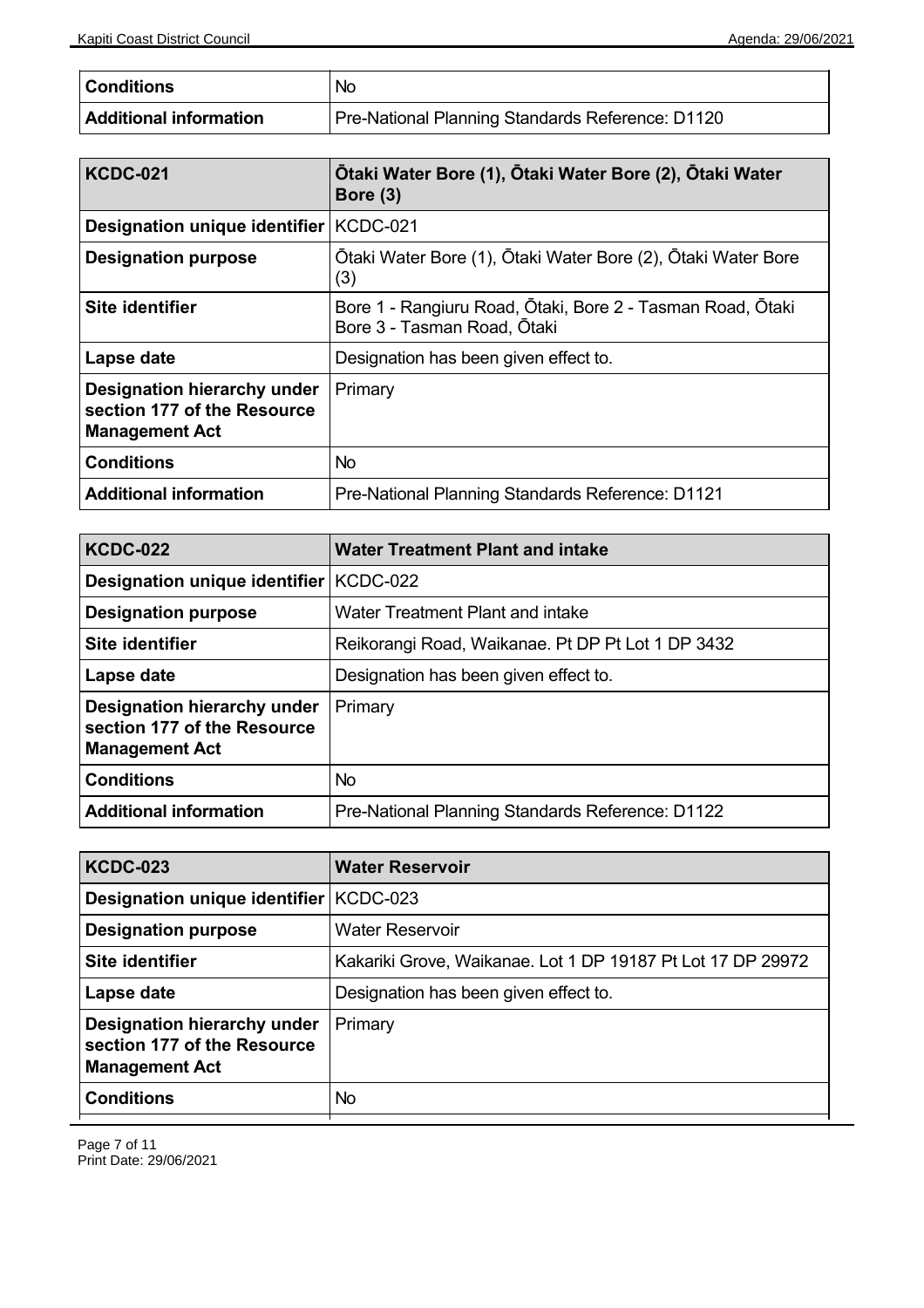Additional information | Pre-National Planning Standards Reference: D1123

| <b>KCDC-024</b>                                                                     | <b>Water Reservoir</b>                                  |
|-------------------------------------------------------------------------------------|---------------------------------------------------------|
| Designation unique identifier   KCDC-024                                            |                                                         |
| <b>Designation purpose</b>                                                          | <b>Water Reservoir</b>                                  |
| Site identifier                                                                     | Tui Crescent, Waikanae. Lot 34 DP 18903 Lot 1 DP 18826  |
| Lapse date                                                                          | Designation has been given effect to.                   |
| Designation hierarchy under<br>section 177 of the Resource<br><b>Management Act</b> | Primary                                                 |
| <b>Conditions</b>                                                                   | No.                                                     |
| <b>Additional information</b>                                                       | <b>Pre-National Planning Standards Reference: D1124</b> |

| <b>KCDC-025</b>                                                                     | <b>Reservoir</b>                                 |
|-------------------------------------------------------------------------------------|--------------------------------------------------|
| Designation unique identifier                                                       | <b>KCDC-025</b>                                  |
| <b>Designation purpose</b>                                                          | Reserve                                          |
| Site identifier                                                                     | Main Road South, Paraparaumu. Lot 1 DP 342725    |
| Lapse date                                                                          | Designation has been given effect to.            |
| Designation hierarchy under<br>section 177 of the Resource<br><b>Management Act</b> | Primary                                          |
| <b>Conditions</b>                                                                   | No                                               |
| <b>Additional information</b>                                                       | Pre-National Planning Standards Reference: D1125 |

| <b>KCDC-026</b>                                                                     | Paraparaumu Reservoir                            |
|-------------------------------------------------------------------------------------|--------------------------------------------------|
| Designation unique identifier   KCDC-026                                            |                                                  |
| <b>Designation purpose</b>                                                          | Paraparaumu Reservoir                            |
| Site identifier                                                                     | Riwai Street, Paraparaumu. Lot 1 DP 32725        |
| Lapse date                                                                          | Designation has been given effect to.            |
| Designation hierarchy under<br>section 177 of the Resource<br><b>Management Act</b> | Primary                                          |
| <b>Conditions</b>                                                                   | <b>No</b>                                        |
| <b>Additional information</b>                                                       | Pre-National Planning Standards Reference: D1126 |

| <b>KCDC-027</b> | <b>Otaihanga Reservoir</b> |
|-----------------|----------------------------|
|                 |                            |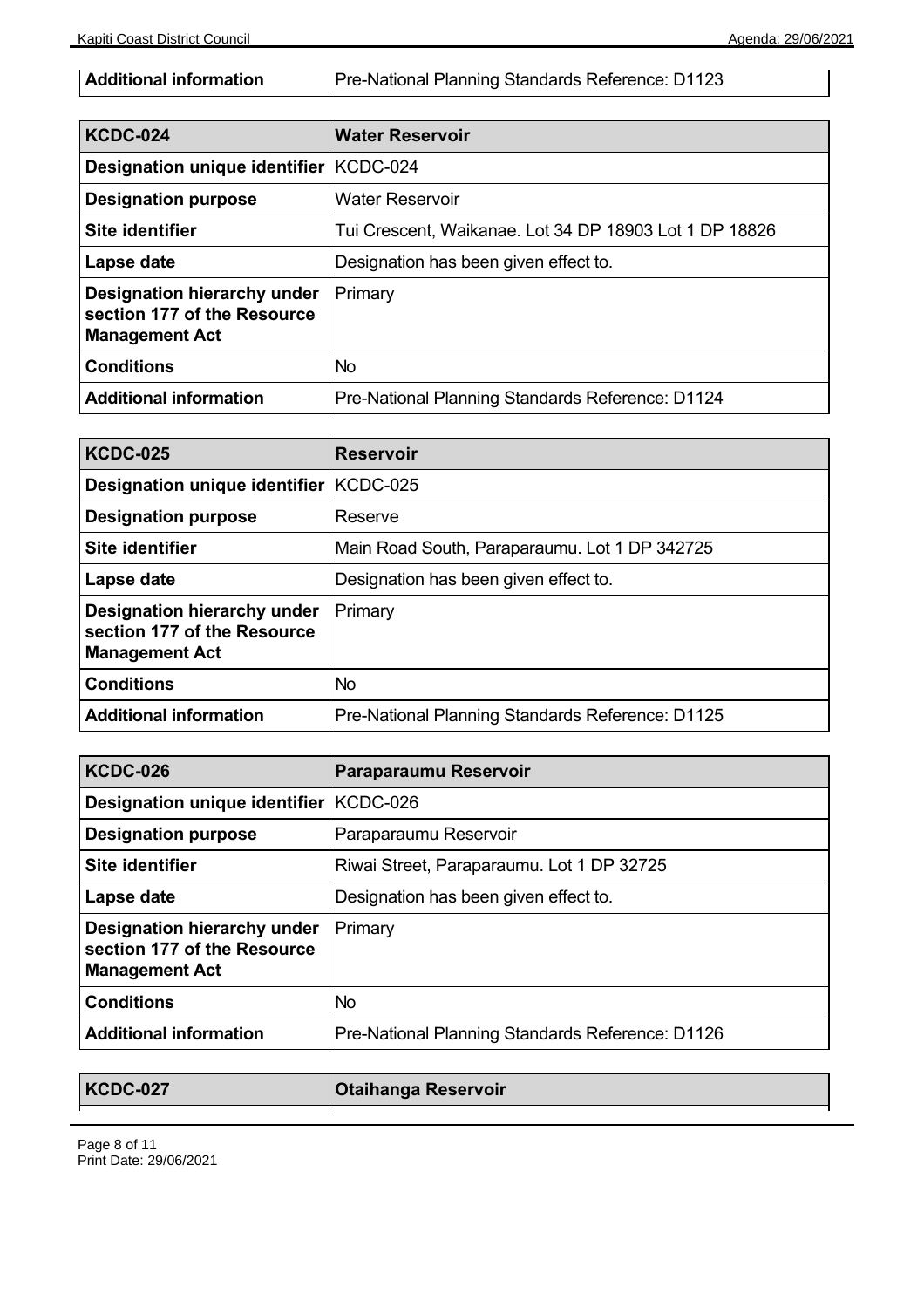| Designation unique identifier   KCDC-027                                            |                                                  |
|-------------------------------------------------------------------------------------|--------------------------------------------------|
| <b>Designation purpose</b>                                                          | Otaihanga Reservoir                              |
| Site identifier                                                                     | Main Road, Paraparaumu. A55 SO 30873             |
| Lapse date                                                                          | Designation has been given effect to.            |
| Designation hierarchy under<br>section 177 of the Resource<br><b>Management Act</b> | Primary                                          |
| <b>Conditions</b>                                                                   | No                                               |
| <b>Additional information</b>                                                       | Pre-National Planning Standards Reference: D1127 |

| <b>KCDC-028</b>                                                                     | Paekākāriki Reservoir                            |
|-------------------------------------------------------------------------------------|--------------------------------------------------|
| Designation unique identifier                                                       | KCDC-028                                         |
| <b>Designation purpose</b>                                                          | Paekākāriki Reservoir                            |
| Site identifier                                                                     | State Highway 1. Lot 1 DP 25223 Pt Lot 2 DP 4269 |
| Lapse date                                                                          | Designation has been given effect to.            |
| Designation hierarchy under<br>section 177 of the Resource<br><b>Management Act</b> | Primary                                          |
| <b>Conditions</b>                                                                   | No.                                              |
| <b>Additional information</b>                                                       | Pre-National Planning Standards Reference: D1128 |

| <b>KCDC-029</b>                                                                     | Paekākāriki Water Catchment                      |
|-------------------------------------------------------------------------------------|--------------------------------------------------|
| Designation unique identifier   KCDC-029                                            |                                                  |
| <b>Designation purpose</b>                                                          | Paekākāriki Water Catchment                      |
| Site identifier                                                                     | Shown on district plan maps                      |
| Lapse date                                                                          | Designation has been given effect to.            |
| Designation hierarchy under<br>section 177 of the Resource<br><b>Management Act</b> | Primary                                          |
| <b>Conditions</b>                                                                   | <b>No</b>                                        |
| <b>Additional information</b>                                                       | Pre-National Planning Standards Reference: D1129 |

| <b>KCDC-030</b>                          | <b>The extra Paekākāriki intake</b> |
|------------------------------------------|-------------------------------------|
| Designation unique identifier   KCDC-030 |                                     |
| <b>Designation purpose</b>               | The extra Paekākāriki intake        |
| Site identifier                          | Off SH1, Paekākāriki                |
|                                          |                                     |

Page 9 of 11 Print Date: 29/06/2021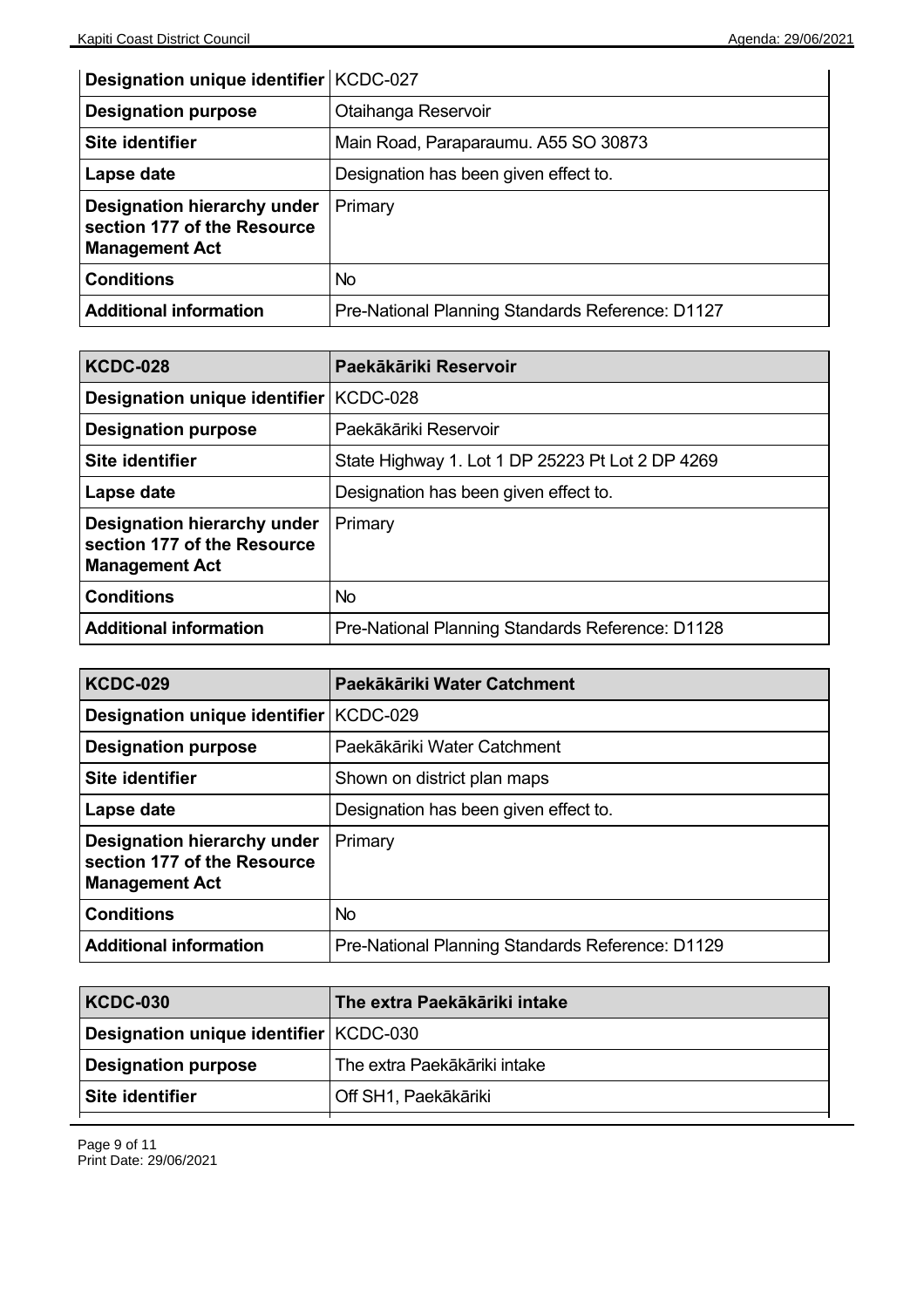| <b>Lapse date</b>                                                                   | Designation has been given effect to.            |
|-------------------------------------------------------------------------------------|--------------------------------------------------|
| Designation hierarchy under<br>section 177 of the Resource<br><b>Management Act</b> | Primary                                          |
| <b>Conditions</b>                                                                   | No.                                              |
| <b>Additional information</b>                                                       | Pre-National Planning Standards Reference: D1130 |

| <b>KCDC-031</b>                                                                     | <b>Plantation Reserves</b>                       |
|-------------------------------------------------------------------------------------|--------------------------------------------------|
| Designation unique identifier   KCDC-031                                            |                                                  |
| <b>Designation purpose</b>                                                          | <b>Plantation Reserves</b>                       |
| Site identifier                                                                     | Shown on district plan maps                      |
| Lapse date                                                                          | Designation has been given effect to.            |
| Designation hierarchy under<br>section 177 of the Resource<br><b>Management Act</b> | Primary                                          |
| <b>Conditions</b>                                                                   | <b>No</b>                                        |
| <b>Additional information</b>                                                       | Pre-National Planning Standards Reference: D1132 |

| <b>KCDC-032</b>                                                                     | Waikanae River walkway from State Highway 1 to the sea                                    |
|-------------------------------------------------------------------------------------|-------------------------------------------------------------------------------------------|
| Designation unique identifier   KCDC-032                                            |                                                                                           |
| <b>Designation purpose</b>                                                          | Waikanae River walkway from State Highway 1 to the sea                                    |
| Site identifier                                                                     | Except the Blake property (Pt Lot 29 DP 28643) and El Rancho<br>which are privately owned |
| Lapse date                                                                          | Designation has been given effect to.                                                     |
| Designation hierarchy under<br>section 177 of the Resource<br><b>Management Act</b> | Primary                                                                                   |
| <b>Conditions</b>                                                                   | No.                                                                                       |
| <b>Additional information</b>                                                       | Pre-National Planning Standards Reference: D1133                                          |

| <b>KCDC-033</b>                                            | <b>Waitohu Stream Estuary walkway</b> |
|------------------------------------------------------------|---------------------------------------|
| Designation unique identifier   KCDC-033                   |                                       |
| <b>Designation purpose</b>                                 | Waitohu Stream Estuary walkway        |
| <b>Site identifier</b>                                     | Waitohu Stream Estuary walkway        |
| Lapse date                                                 | Designation has been given effect to. |
| Designation hierarchy under<br>section 177 of the Resource | Primary                               |